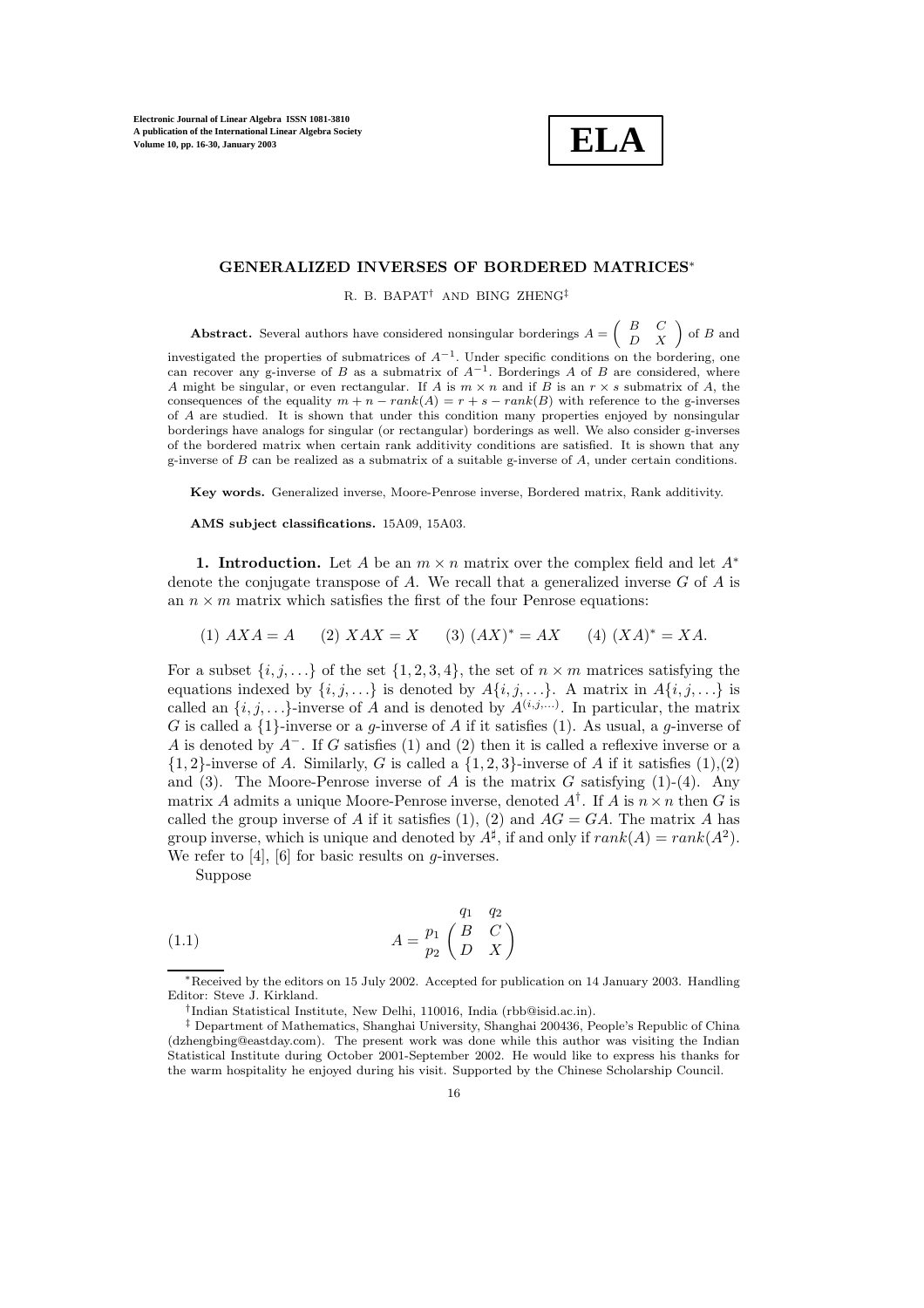$$
\boxed{\textbf{ELA}}
$$

## Generalized Inverses 17

is a partitioned matrix. We say that  $A$  is obtained by bordering  $B$ . We will generally partition a *g*-inverse  $A^-$  of A as

(1.2) 
$$
A^{-} = \frac{q_1}{q_2} \begin{pmatrix} E & F \\ G & Y \end{pmatrix},
$$

which is in conformity with  $A^*$ .

We say that the  $g$ -inverses of  $A$  have the "block independence property" if for any g-inverses

$$
A_i^- = \begin{pmatrix} E_i & F_i \\ G_i & Y_i \end{pmatrix}, \ i = 1, 2
$$

of  $A, \begin{pmatrix} E_1 & F_1 \\ C & V \end{pmatrix}$  $G_1$   $Y_2$  $\Big\}, \ \ \left(\begin{matrix} E_1 & F_1 \ C & V \end{matrix}\right)$  $G_2$   $Y_1$ ) etc. are also *g*-inverses of  $A$ .

If A is an  $m \times n$  matrix, then the following function will play an important role in this paper:

$$
\psi(A) = m + n - rank(A).
$$

An elementary result is given next. For completeness, we include a proof. LEMMA 1.1. If B is a submatrix of A, then  $\psi(B) \leq \psi(A)$ . *Proof*. Let

$$
A = \begin{pmatrix} q_1 & q_2 \\ p_1 & B & C \\ D & X \end{pmatrix}.
$$

Then

$$
rank(A) \le rank(B \ C) + rank(D \ X)
$$
  
\n
$$
\le rank(B) + rank(C) + p_2
$$
  
\n
$$
\le rank(B) + q_2 + p_2.
$$

From this inequality, we get  $\psi(B) \leq \psi(A)$ .  $\Box$ 

Note that a matrix B with  $rank(B) = r$  can be completed to a nonsingular matrix A of order n if and only if  $\psi(B) \le n$  [10, Theorem 5]. As another example of a result concerning  $\psi$ , if

$$
A = \begin{pmatrix} q_1 & q_2 \\ p_1 & B & C \\ p_2 & D & O \end{pmatrix}
$$

is a nonsingular matrix of order n,  $n = p_1 + p_2 = q_1 + q_2$ , then  $A^{-1}$  is of the form

$$
A^{-1} = \frac{q_1}{q_2} \begin{pmatrix} p_1 & p_2 \\ E & F \\ G & O \end{pmatrix}
$$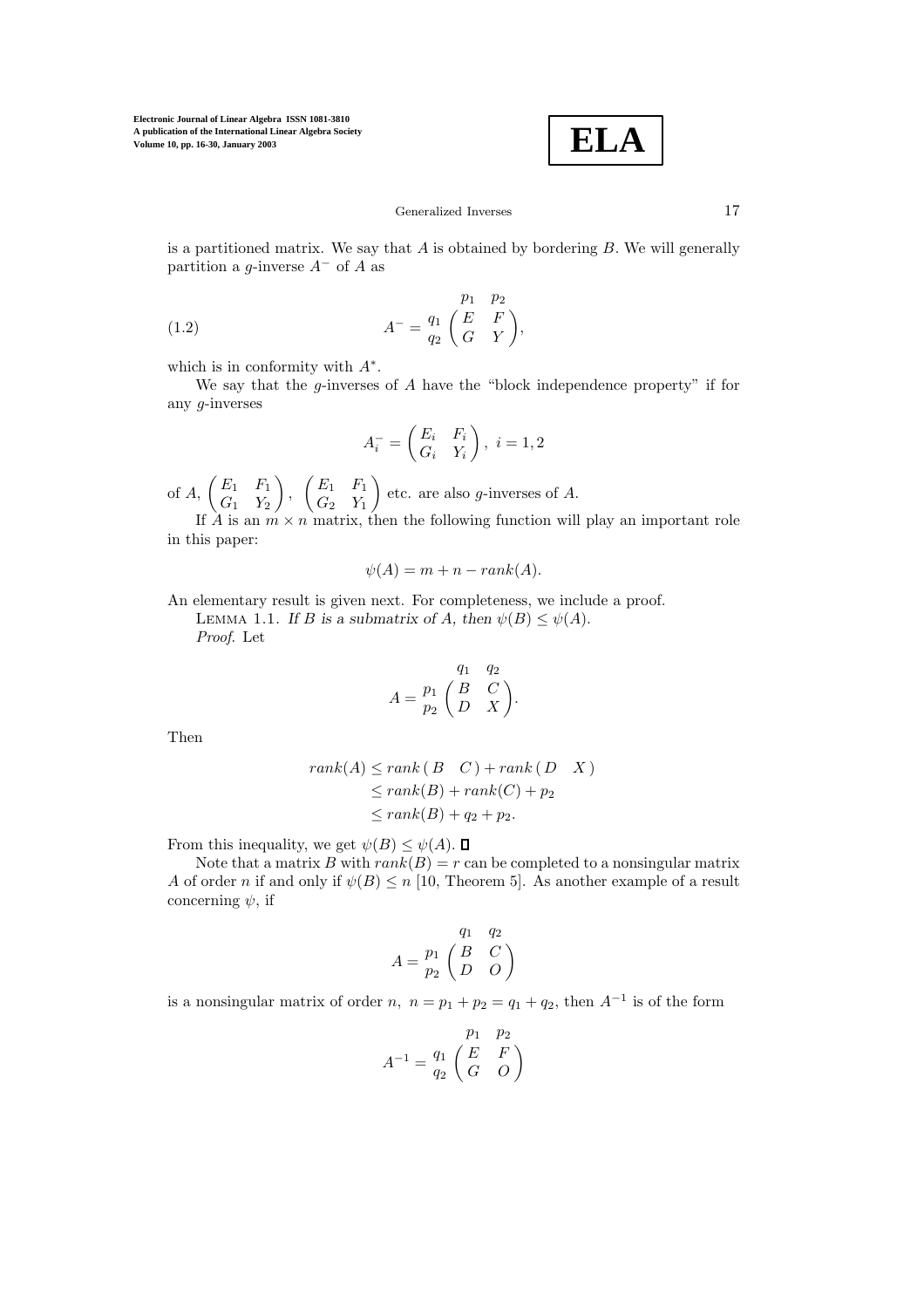

if and only if  $\psi(B) = \psi(A)$ . This will follow from Theorem 3.1.

Several authors ([4], [5], [8], [10], [11], [12]) have considered nonsingular borderings A of B and investigated the properties of submatrices of  $A^{-1}$ . Under specific conditions on the bordering, one can recover a special g-inverse of  $B$  as a submatrix of  $A^{-1}$ . It turns out that in all such cases the condition  $\psi(B) = \psi(A)$  holds. The main theme of the present paper is to investigate borderings  $A$  of  $B$ , where  $A$ might be singular, or even rectangular. We show that if  $\psi(A) = \psi(B)$  is satisfied then many properties enjoyed by nonsingular borderings have analogs for singular (or rectangular) borderings as well. For example, any g-inverse of B can be obtained as a submatrix of  $A^-$  where A is a bordering of B with  $\psi(A) = \psi(B)$ . This will be shown in Section 4. In Section 5 we show how to obtain the Moore-Penrose inverse and the group inverse by a general, not necessarily nonsingular, bordering. In the next two sections we consider general borderings A of B and obtain some results concerning A−.

We say that rank additivity holds in the matrix equation  $A = A_1 + \cdots + A_k$  if  $rank(A) = rank(A_1) + \cdots + rank(A_k)$ . Let  $R(A)$  and  $N(A)$  denote the range space of A and the null space of A respectively. We will need the following well-known result.

LEMMA 1.2. [2] *Let*  $A, B$  *be*  $m \times n$  *matrices. Then the following conditions are equivalent:*

(i)  $rank(B) = rank(A) + rank(B - A).$ 

(ii) *Every* B<sup>−</sup> *is a* g*-inverse of* A*.*

(iii)  $AB^{-}(B - A) = O$ ,  $(B - A)B^{-}A = O$  *for any*  $B^{-}$ .

(iv) *There exists a*  $B^-$  *that is a g-inverse of both* A and  $B - A$ *.* 

It follows from the proof of Lemma 1.1 that if  $\psi(B) = \psi(A)$  then rank additivity holds in

(1.3) 
$$
\begin{pmatrix} B & C \ D & X \end{pmatrix} = \begin{pmatrix} B & O \ O & O \end{pmatrix} + \begin{pmatrix} O & C \ O & O \end{pmatrix} + \begin{pmatrix} O & O \ D & X \end{pmatrix}
$$

and in

$$
(1.4) \qquad \begin{pmatrix} B & C \\ D & X \end{pmatrix} = \begin{pmatrix} B & O \\ O & O \end{pmatrix} + \begin{pmatrix} O & O \\ D & O \end{pmatrix} + \begin{pmatrix} O & C \\ O & X \end{pmatrix}.
$$

 $\sqrt{2}$ In Section 2 we discuss necessary and sufficient conditions for the block matrix  $\begin{pmatrix} E & F \\ G & Y \end{pmatrix}$  to be a g-inverse of  $\begin{pmatrix} B & C \\ D & X \end{pmatrix}$  under the assumption of rank additivity in (1.3) and (1.4). In section 3, necessary and sufficient conditions for the block  $\operatorname{matrix} \begin{pmatrix} E & F \ G & Y \end{pmatrix}$  to be a g-inverse of  $\begin{pmatrix} B & C \ D & X \end{pmatrix}$  are considered under the assumption  $\psi(A) = \psi(B)$ . Certain related results are also proved. Some additional references on g-inverses of bordered matrices as well as generalizations of Cramer's rule are [1], [14], [16], [17].

**2.** G-inverses of a bordered matrix . Let  $A = \begin{pmatrix} B & C \ D & X \end{pmatrix}$  be a block matrix which is a bordering of  $B$ . In this section we will study some necessary and sufficient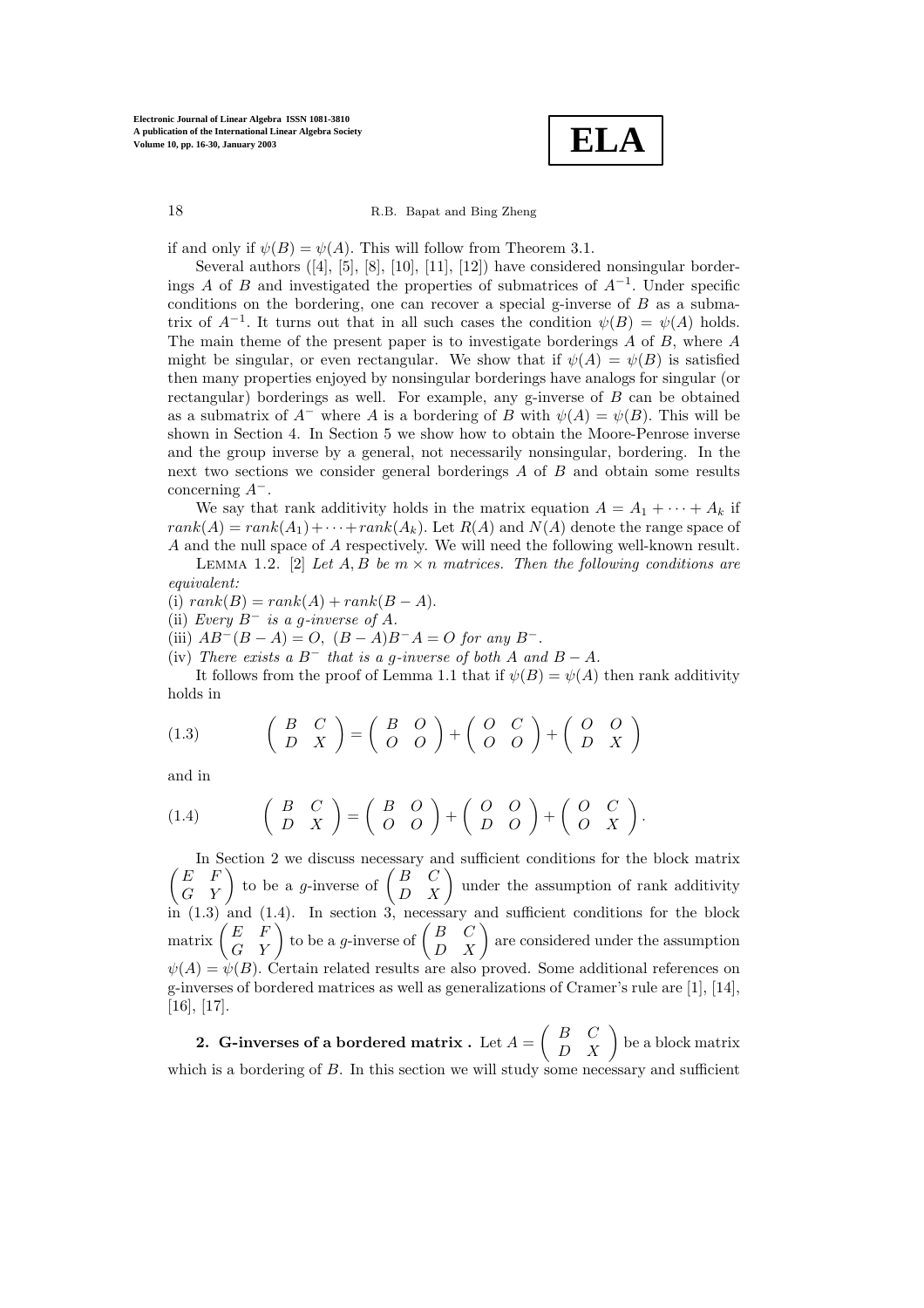**ELA**

Generalized Inverses 19

conditions for a partitioned matrix  $\begin{pmatrix} E & F \\ G & Y \end{pmatrix}$ , conformal with  $A^*$ , to be a g-inverse of A.

THEOREM 2.1. Let  $A = \begin{pmatrix} B & C \ D & X \end{pmatrix}$ . Then rank additivity holds in (1.3) and

(1.4) and  $H = \begin{pmatrix} E & F \\ G & Y \end{pmatrix}$  is a g-inverse of A if and only if the following conditions *hold.*

(i)  $BEB = B, CGC = C, DFD = D, XGC = DFX = -DEC, X = XYX - DEC.$ (ii) CY D, BF X, CY X, XGB, XY D, BEC, DEB, CGB, BF D *are null matrices. Furthermore, if*  $EBE = E$ *, then*  $X = XYX$ .

*Proof.* "Only if" part: Assume rank additivity in  $(1.3)$  and  $(1.4)$  and that H is a g-inverse of A. Then by (ii) of Lemma 1.2,  $H$  is also a g-inverse of each summand matrix in (1.3) and (1.4). Using the definition of g-inverse, we easily get  $BEB =$ B,  $CGC = C$ ,  $DFD = D$ ,  $XYD = O$ ,  $CYX = O$ , and

$$
(2.1) \tDFX + XYX = X, XGC + XYX = X.
$$

On the other hand, by (iii) of Lemma 1.2, we have

$$
\begin{pmatrix}\nB & O \\
O & O\n\end{pmatrix}\n\begin{pmatrix}\nE & F \\
G & Y\n\end{pmatrix}\n\begin{pmatrix}\nO & C \\
O & O\n\end{pmatrix} =\n\begin{pmatrix}\nO & O \\
O & O\n\end{pmatrix} \Rightarrow BEC = O,
$$
\n
$$
\begin{pmatrix}\nO & C \\
O & O\n\end{pmatrix}\n\begin{pmatrix}\nE & F \\
G & Y\n\end{pmatrix}\n\begin{pmatrix}\nB & O \\
O & O\n\end{pmatrix} =\n\begin{pmatrix}\nO & O \\
O & O\n\end{pmatrix} \Rightarrow CGB = O,
$$
\n
$$
\begin{pmatrix}\nB & O \\
O & O\n\end{pmatrix}\n\begin{pmatrix}\nE & F \\
G & Y\n\end{pmatrix}\n\begin{pmatrix}\nO & O \\
D & X\n\end{pmatrix} =\n\begin{pmatrix}\nO & O \\
O & O\n\end{pmatrix} \Rightarrow BFD = O, BFX = O,
$$
\n
$$
\begin{pmatrix}\nO & C \\
O & O\n\end{pmatrix}\n\begin{pmatrix}\nE & F \\
G & Y\n\end{pmatrix}\n\begin{pmatrix}\nO & O \\
D & X\n\end{pmatrix} =\n\begin{pmatrix}\nO & O \\
O & O\n\end{pmatrix} \Rightarrow CYD = O, XYD = O.
$$
\n
$$
\begin{pmatrix}\nO & O \\
O & X\n\end{pmatrix}\n\begin{pmatrix}\nE & F \\
G & Y\n\end{pmatrix}\n\begin{pmatrix}\nB & O \\
O & O\n\end{pmatrix} =\n\begin{pmatrix}\nO & O \\
O & O\n\end{pmatrix}
$$
\n
$$
\Rightarrow XGB = O, DEB = O,
$$
\n
$$
\begin{pmatrix}\nO & C \\
O & X\n\end{pmatrix}\n\begin{pmatrix}\nE & F \\
G & Y\n\end{pmatrix}\n\begin{pmatrix}\nO & C \\
O & O\n\end{pmatrix} =\n\begin{pmatrix}\nO & O \\
O & O\n\end{pmatrix}
$$
\n
$$
\Rightarrow XGB = O, DEB = O,
$$
\n
$$
\begin{pmatrix}\nO & O \\
O & X\n\end{pmatrix}\n\begin{pmatrix}\nE & F \\
G & Y\n\end{pmatrix}\n\begin{pmatrix}\nO & C \\
O & O\n\end{pmatrix} =\n\begin{pmatrix}\nO & O \\
O & O\n\end{pmatrix}
$$
\n
$$
\Rightarrow
$$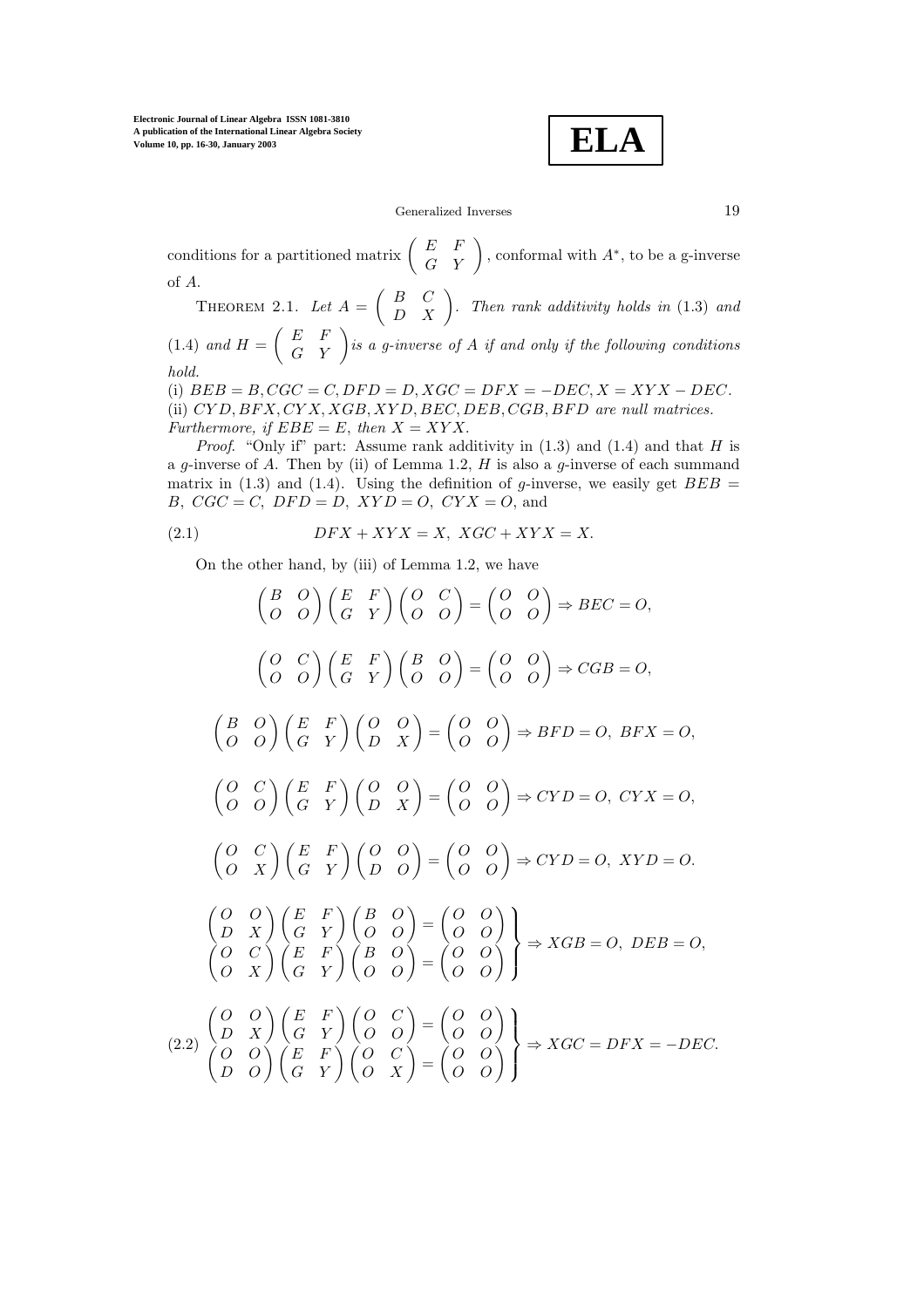**ELA**

Also, (2.1) and (2.2) imply  $X = XYX - DEC$ .

"If" part: If the conditions (i) and (ii) hold, then it is easy to verify that  $H$  is a q-inverse of each summand matrix in  $(1.3)$  and  $(1.4)$ . By (iv) in Lemma 1.2, rank additivity holds in (1.3) and (1.4). It is also easily verified that H is a  $g$ -inverse of A.

If  $EBE = E$ , then  $DEC = O$  and so  $X = XYX$ .

We note certain consequences of Theorem 2.1.

COROLLARY 2.2. Let  $A = \begin{pmatrix} B & C \ D & X \end{pmatrix}$ . Then rank additivity holds in (1.3) and (1.4) and the matrix  $H = \begin{pmatrix} E & F \\ G & O \end{pmatrix}$  is a g-inverse of A if and only if the following *conditions hold.*

(i)  $BEB = B$ ,  $CGC = C$ ,  $DFD = D$ ,  $DEC = -X$ . (ii)  $BEC, DEB, CGB, BFD$  are null matrices. *Furthermore if*  $EBE = E$ , *then*  $X = O$ .

COROLLARY 2.3. *Let*  $A = \begin{pmatrix} B & C \\ D & O \end{pmatrix}$ . *Then*  $R(B) \cap R(C) = \{0\}$ ,  $R(B^*) \cap$ 

 $R(D^*) = \{0\}$  and  $H = \left( \begin{array}{ll} E & F \ G & Y \end{array} \right)$  is a g-inverse of  $A$  if and only if the following *conditions hold.*

(i)  $BEB = B$ ,  $CGC = C$ ,  $DFD = D$ .

(ii) CY D, DEC, BEC, DEB, CGB, BF D *are null matrices.*

In this case, the g-inverses of A have the block independence property.

REMARK 2.4. As the conditions  $R(B) \cap R(C) = \{0\}, R(B^*) \cap R(D^*) = \{0\}$ together with  $X = O$  imply rank additivity in (1.3) and (1.4), Corollary 2.3 is a direct consequence of Theorem 2.1. In particular, conditions (i) and (ii) indicate that the block matrices in  $\begin{pmatrix} E & F \\ G & Y \end{pmatrix}$  can be independently chosen if it is a *g*-inverse of A. In other words, the g-inverses of  $A = \begin{pmatrix} B & C \\ D & O \end{pmatrix}$  have the block independence property. Thus Corollary 2.3 complements the known result (see Theorem 3.1 in [15] and Lemma 5(1.2e) in [7]) that the g-inverses of A have the block independence property if and only if

$$
rank(A) = rank\begin{pmatrix} B \\ D \end{pmatrix} + rank(C)
$$

$$
= rank(B \ C) + rank(D).
$$

The next result can also be viewed as a generalization of Corollary 2.3. This type of rank additivity has been considered, for example, in [13].

THEOREM 2.5. Let  $A = \begin{pmatrix} B & C \ D & X \end{pmatrix}$  and suppose  $rank(A) = rank(B) + rank(C) + rank(D) + rank(X).$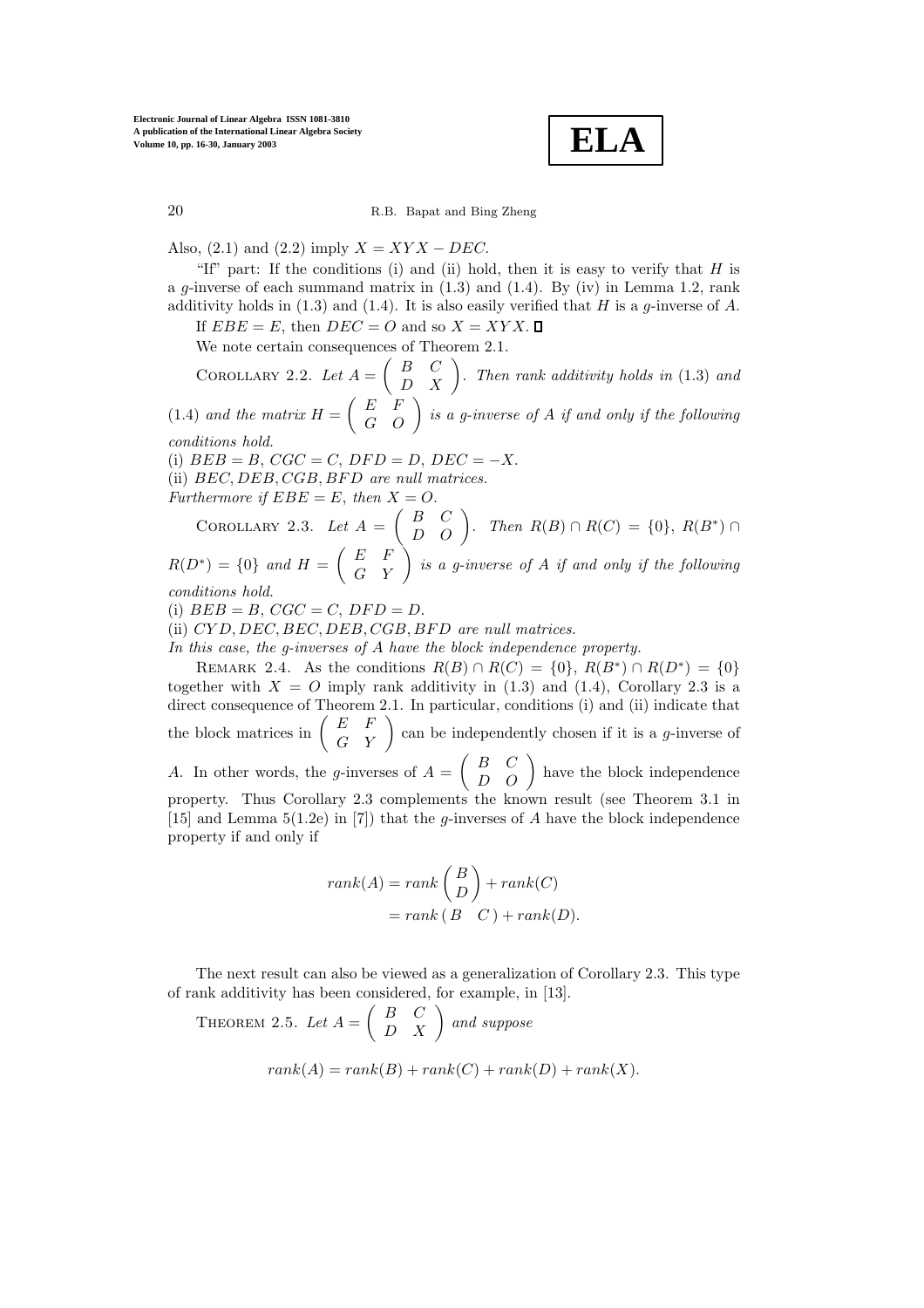**ELA**

Generalized Inverses 21

*Then*  $H = \begin{pmatrix} E & F \\ G & Y \end{pmatrix}$  is a g-inverse of A if and only if the following conditions hold. (i)  $BEB = B$ ,  $CGC = C$ ,  $DFD = D$ ,  $XYX = X$ . (ii)  $BFX, CYD, CYX, DFX, XGB, XGC, XYD, BEC, BFD, CGB, DEB,$ DEC *are null matrices.*

*Proof.* Note that the condition  $rank(A) = rank(B) + rank(C) + rank(D) +$  $rank(X)$  implies rank additivity in

$$
A = \begin{pmatrix} B & O \\ O & O \end{pmatrix} + \begin{pmatrix} O & C \\ O & O \end{pmatrix} + \begin{pmatrix} O & O \\ D & O \end{pmatrix} + \begin{pmatrix} O & O \\ O & X \end{pmatrix}.
$$

Now the proof is similar to that of Theorem 2.1.  $\Box$ 

A generalization of Theorem 2.5 is stated next; the proof is omitted.

THEOREM 2.6. Let  $A = (A_{i,j})$ ,  $i = 1, 2, \dots, m$ ,  $j = 1, 2, \dots, n$  be an  $m \times n$ *block matrix.* If  $rank(A) = \sum_{n=1}^{m}$  $\sum_{i=1}$  $\sum_{i=1}^{n}$  $\sum_{j=1}$  $rank(A_{i,j}),$  then  $G = (G_{l,s}), l = 1, 2, \dots, n, s =$  $1, 2, \cdots, m$  *is a g-inverse of*  $A$  *if and only if the following equations hold.* 

$$
A_{i,j}G_{j,l}A_{l,s} = \begin{cases} A_{i,j} & (i,j) = (l,s) \\ O & (i,j) \neq (l,s) \end{cases}.
$$

**3. G-inverses of a block matrix** A with  $\psi(A) = \psi(B)$ . Let A and H be matrices of order  $m \times n$  and  $n \times m$  respectively, partitioned as follows:

(3.1) 
$$
A = \begin{pmatrix} q_1 & q_2 & p_1 & p_2 \\ p_1 & B & C \\ D & X \end{pmatrix} \text{ and } H = \begin{pmatrix} p_1 & p_2 \\ q_2 & B \\ Q & Y \end{pmatrix},
$$

where  $p_1 + p_2 = m$  and  $q_1 + q_2 = n$ . By  $\eta(A)$  we denote the row nullity of A, which by definition is the number of rows minus the rank of A. If  $m = n$ , A is nonsingular,  $H = A^{-1}$  and if A and H are partitioned as in (3.1) then it was proved by Fiedler and Markham [10], and independently by Gustafson [9], that

$$
(3.2) \t\t \eta(B) = \eta(Y).
$$

The following result, proved in [3], will be used in the sequel. We include an alternative simple proof for completeness.

LEMMA 3.1. Let A and H be matrices of order  $m \times n$  and  $n \times m$  respectively, *partitioned as in* (3.1)*.* Assume  $rank(A) = r$  and  $rank(H) = k$ . Then the following *assertions are true.*

(i) If  $AHA = A$ , then

$$
-(m-r) \le \eta(Y) - \eta(B) \le n-r.
$$

 $(ii)$  *If*  $HAH = H$ , *then* 

$$
-(n-k) \le \eta(B) - \eta(Y) \le m - k.
$$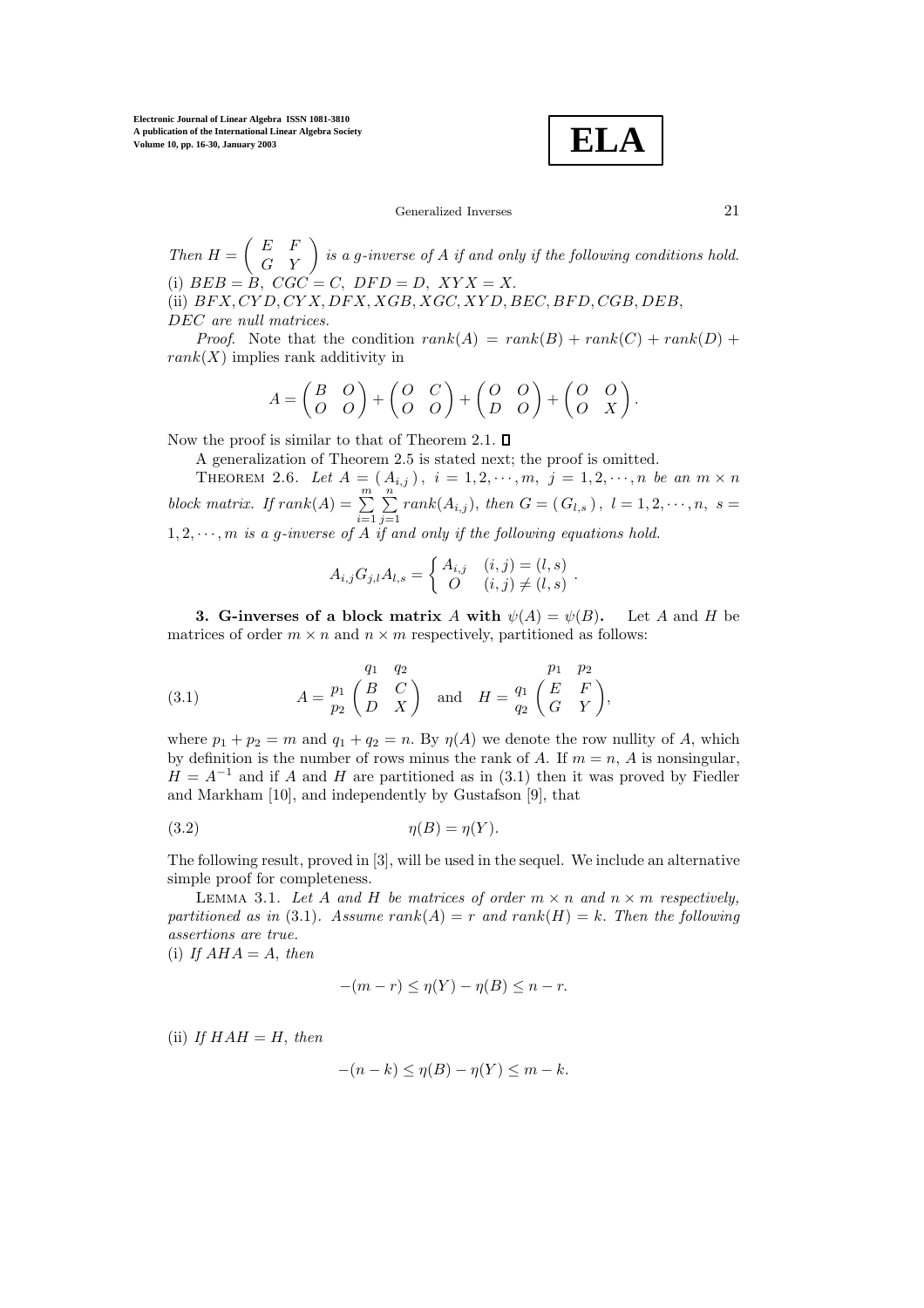$$
\boxed{\textbf{ELA}}
$$

*Proof*. (i) According to a result on bordered matrices and g-inverses [11, Theorem 1], there exist matrices P, Q and Z of order  $m \times (m-r)$ ,  $(n-r) \times n$  and  $(n-r) \times (m-r)$ respectively, such that the matrix

$$
S=\left(\begin{array}{cc}A&P\\Q&Z\end{array}\right)
$$

is nonsingular and the submatrix formed by the first  $n$  rows and the first  $m$  columns of  $T = S^{-1}$  is W. Thus we may write

$$
S = \begin{pmatrix} p_1 & q_2 & m-r \\ p_2 & D & X & P_2 \\ n-r & Q_1 & Q_2 & Z \end{pmatrix} \quad \text{and} \quad T = \begin{pmatrix} p_1 & p_2 & n-r \\ q_2 & E & F & U_1 \\ G & Y & U_2 & W \end{pmatrix}.
$$

Since  $S$  is nonsingular, we have, using  $(3.2)$ ,

$$
\eta(B) = \eta\left(\begin{pmatrix} Y & U_2 \\ V_2 & W \end{pmatrix}\right) = q_2 + m - r - rank\left(\begin{pmatrix} Y & U_2 \\ V_2 & W \end{pmatrix}\right).
$$

Now by Lemma 1.1

$$
rank(Y) \le rank\begin{pmatrix} Y & U_2 \\ V_2 & W \end{pmatrix} \le rank(Y) + m + n - 2r,
$$

and hence

$$
-(m-r) \le \eta(Y) - \eta(B) \le n-r.
$$

The result (ii) follows from (i).  $\Box$ 

The following result, proved using Lemma 3.1, will be used in the sequel.

THEOREM 3.2. Let  $A = \begin{pmatrix} B & C \ D & X \end{pmatrix}$  with  $\psi(A) = \psi(B)$ . Then for any g-inverse  $A^{-} = \begin{pmatrix} E & F \ G & Y \end{pmatrix}$  of  $A, Y = O$ .

*Proof.* Assume the sizes of the block matrices in A to be as in  $(3.1)$ . By Lemma 3.1we have

$$
-(m-r) \le \eta(Y) - \eta(B) \le n-r.
$$

It follows that

$$
-m + r \le q_2 - rank(Y) - p_1 + rank(B).
$$

Using  $\psi(A) = \psi(B)$  and the inequality above,  $rank(Y) = 0$  and hence  $Y = O$ . THEOREM 3.3. Let  $A = \begin{pmatrix} B & C \ D & X \end{pmatrix}$ . Then  $\psi(A) = \psi(B)$  and  $H = \begin{pmatrix} E & F \ G & Y \end{pmatrix}$  is *a g-inverse of* A *if and only if the following equations hold.*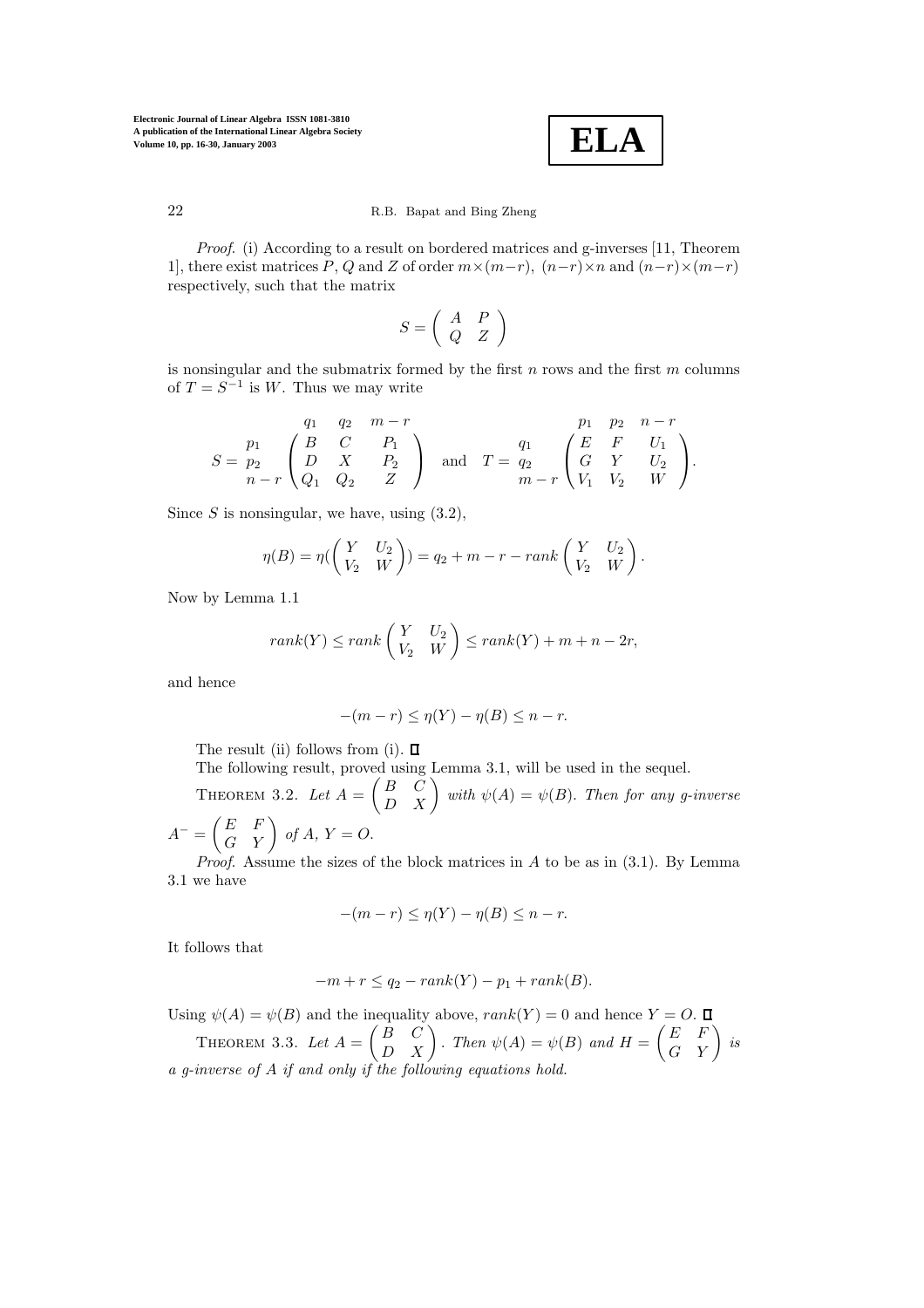$$
\boxed{\textbf{ELA}}
$$

Generalized Inverses 23

(i)  $Y = O$ ,  $BEB = B$ ,  $GC = I$ ,  $DF = I$ . (ii)  $DEC = -X$ . (iii)  $BEC = O$ ,  $DEB = O$ ,  $BF = O$ ,  $GB = O$ . *Furthermore, if*  $EBE = E$ *, then*  $X = O$ *.* 

*Proof.* If H is a g-inverse of A with  $\psi(A) = \psi(B)$ , then by Theorem 3.2, we know  $Y = O$ . From the proof of Lemma 1.1, the condition  $\psi(A) = \psi(B)$  also indicates rank additivity in  $(1.3)$  and  $(1.4)$ . Note that C and D are also of full column rank and of full row rank respectively under the condition  $\psi(A) = \psi(B)$ . Then the proof of the theorem is similar to that of Theorem 2.1.  $\Box$ 

The proof of the following result is also similar and is omitted.

THEOREM 3.4. Let  $A = \begin{pmatrix} B & C \ D & X \end{pmatrix}$ ,  $H = \begin{pmatrix} E & F \ G & Y \end{pmatrix}$  and consider the statements: (i)  $Y = O$ ,  $BEB = B$ ,  $GC = I$ ,  $DF = I$ ,  $BF = O$ ,  $GB = O$ .

(ii)  $EB + FD$  *is hermitian.* 

(iii) BE + CG *is hermitian.*

(iv)  $EBE + FDE = E (v) EBE + ECG = E$ .

*Then*

(a)  $\psi(A) = \psi(B)$  and  $H \in A\{1,2,3\}$  *if and only if* (i), (ii), (iv) *hold,* DEC  $-X$ ,  $EC = FDEC$  and  $DEB = O$ .

(b)  $\psi(A) = \psi(B)$  *and*  $H \in A\{1, 2, 4\}$  *if and only if* (i), (iii), (v) *hold,*  $DEC = -X$ ,  $DE = DECG$  and  $BEC = O$ .

(c)  $\psi(A) = \psi(B)$  and  $H = A^{\dagger}$  *if and only if* (i)-(v) *hold,*  $DE + XG = O$  *and*  $EC + FX = O.$ 

The two previous results will be used in the proof of the next result.

THEOREM 3.5. *let*  $A = \begin{pmatrix} B & C \ D & X \end{pmatrix}$ . *Then the following conditions are equivalent:* (1)  $\psi(A) = \psi(B)$  and  $\begin{pmatrix} B & C \\ D & X \end{pmatrix}^{\dagger} = \begin{pmatrix} B^{\dagger} & D^{\dagger} \\ C^{\dagger} & X^{\dagger} \end{pmatrix}$  $C^{\dagger}$   $X^{\dagger}$  $\big)$  . (2)  $\psi(A) = \psi(B)$  and  $\begin{pmatrix} B^{\dagger} & D^{\dagger} \\ C^{\dagger} & X^{\dagger} \end{pmatrix}$  $\bigg\}$  *is a g-inverse of A.* (3)  $X = O$ ,  $C^{\dagger}C = I$ ,  $DD^{\dagger} = I$ ,  $BD^{\dagger} = O$ ,  $C^{\dagger}B = O$ . (4)  $X = O$ ,  $C^{\dagger}C = I$ ,  $DD^{\dagger} = I$ ,  $BD^* = O$ ,  $C^*B = O$ . (5)  $\psi(A) = \psi(B)$  and  $\begin{pmatrix} E & D^{\dagger} \\ C^{\dagger} & X^{\dagger} \end{pmatrix}$ *is a g-inverse of A for some*  $E \in B^{\{1,2\}}$ . (6)  $\psi(A) = \psi(B)$  and  $\begin{pmatrix} E & D^{\dagger} \\ C^{\dagger} & X^{\dagger} \end{pmatrix}$  *is a* g*-inverse of* A *for some* E*.* (7)  $\psi(A) = \psi(B)$  and  $\begin{pmatrix} B & C \\ D & X \end{pmatrix}^{\dagger} = \begin{pmatrix} B^{\dagger} & F \\ G & Y \end{pmatrix}$  for some matrices F, G, Y. (8)  $\psi(A) = \psi(B)$  and  $\begin{pmatrix} B^{\dagger} & F \\ C^{\dagger} & Y \end{pmatrix}$  $\bigg\}$  *is a*  $\{1,2,3\}$ *-inverse of A for some F,Y.* (9)  $\psi(A) = \psi(B)$  and  $\begin{pmatrix} B^{\dagger} & D^{\dagger} \\ G & Y \end{pmatrix}$  is a  $\{1, 2, 4\}$ *-inverse of* A for some G, Y. *Proof.* Clearly,  $(1) \Rightarrow (2)$ .  $(2 \Rightarrow (3)$ : This follows from Theorem 3.3.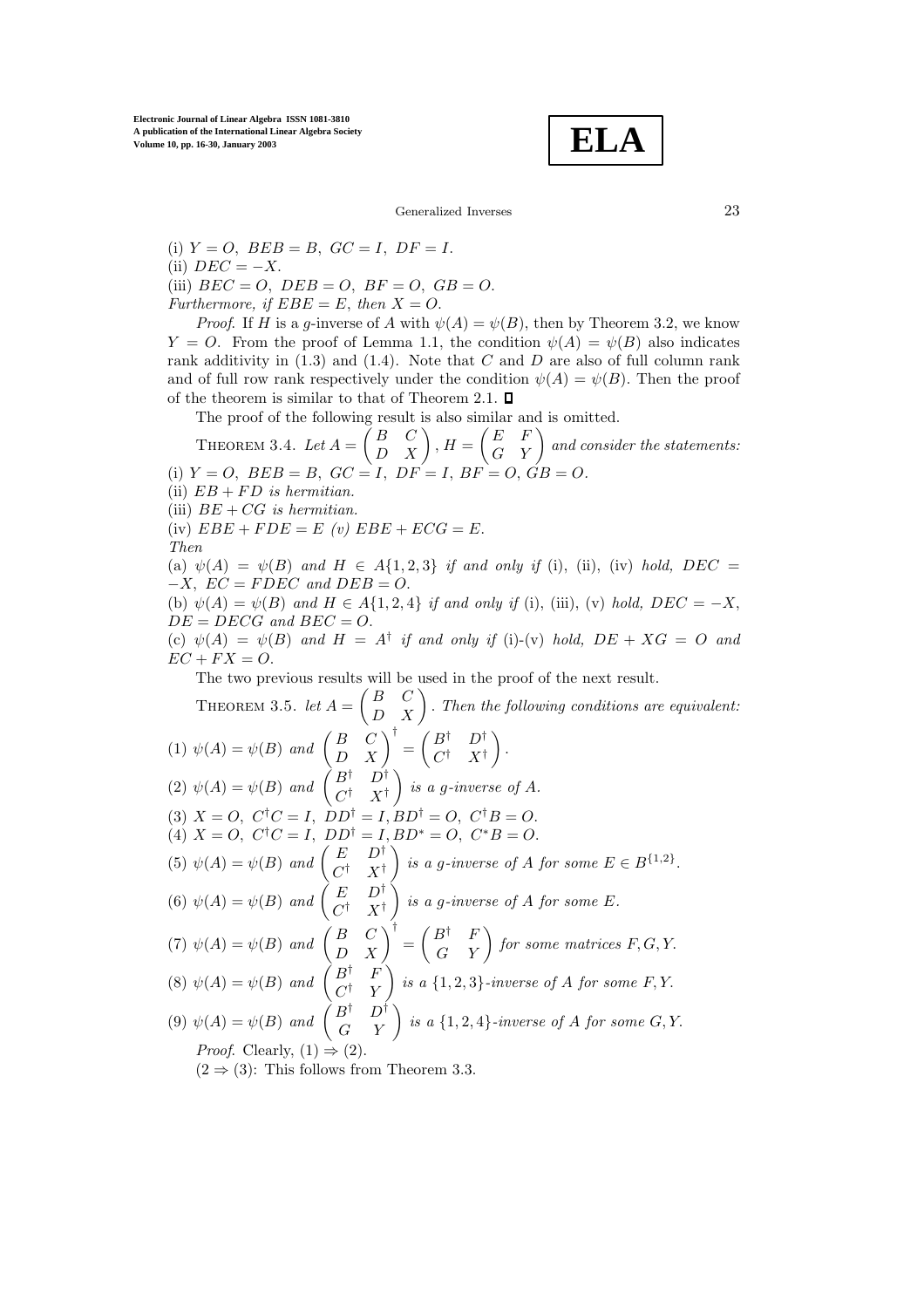**ELA**

(3)  $\Leftrightarrow$  (4): Since  $BD^{\dagger} = O$  and  $C^{\dagger}B = O$  are equivalent to  $BD^* = O$  and  $C^*B = O$  respectively, we have this implication.

 $(3) \Rightarrow (1)$ : Note that  $BD^{\dagger} = O$  and  $C^{\dagger}B = O$  imply  $DB^{\dagger} = O$  and  $B^{\dagger}C = O$ . Then it is easy to verify that  $\begin{pmatrix} B^{\dagger} & D^{\dagger} \\ C^{\dagger} & X^{\dagger} \end{pmatrix}$ ) is  $A^{\dagger}$  thus (1) holds.

Clearly,  $(1) \Rightarrow (5) \Rightarrow (6)$ .

 $(6) \Rightarrow (3)$ : By Theorem 3.3, if  $\begin{pmatrix} E & D^{\dagger} \\ C^{\dagger} & X^{\dagger} \end{pmatrix}$ is a *g*-inverse of  $\overline{A}$  for some matrix E, then we have  $X^{\dagger} = O$ ,  $C^{\dagger}C = I$ ,  $DD^{\dagger} = I$ ,  $BD^{\dagger} = O$  and  $C^{\dagger}B = O$ . Note that  $X^{\dagger} = O \Leftrightarrow X = O$ , thus (3) holds.

 $(6) \Rightarrow (1)$ : This follows from  $(6) \Rightarrow (3)$  and  $(3) \Rightarrow (1)$ .

Obviously,  $(1) \Rightarrow (7)$ ,  $(1) \Rightarrow (8)$  and  $(1) \Rightarrow (9)$ .

 $(7) \Rightarrow (1)$ : By Theorem 3.3, we have  $X = O, Y = O, GC = I, DF = I, BF = O$ and  $GB = O$ . Clearly,  $G \in C\{1, 2, 4\}$  and  $F \in D\{1, 2, 3\}$ . Using the hermitian property of the matrices  $\begin{pmatrix} B & C \ D & X \end{pmatrix}$ ,  $\begin{pmatrix} B^{\dagger} & F \ G & Y \end{pmatrix}$ ,  $\begin{pmatrix} B^{\dagger} & F \ G & Y \end{pmatrix}$ ,  $\begin{pmatrix} B & C \ D & X \end{pmatrix}$ ,  $BB^{\dagger}$  and  $B^{\dagger}B$ , it is easy to conclude that CG and FD are also hermitian. Thus  $F = D^{\dagger}$  and  $G = C^{\dagger}$ . Note that  $Y = X^{\dagger} = O$  and (1) is proved.

Similarly, using Theorem 3.4 we can show  $(8) \Rightarrow (1)$  and  $(9) \Rightarrow (1)$  and the proof is complete.

**4. Obtaining any g-inverse by bordering.** By Theorem 3.3 if  $A = \begin{pmatrix} B & C \ D & X \end{pmatrix}$ with  $\psi(A) = \psi(B)$  and if  $H = \begin{pmatrix} E & F \ G & O \end{pmatrix}$  is a g-inverse of A, then E is a g-inverse of B which also satisfies  $DEC = -X$ ,  $BEC = O$  and  $DEB = O$ . Such an E, hereafter, will be denoted by  $E_{(C,D,X)}$ . Note that  $E_{(C,D,X)}$  is not uniquely determined by  $C, D, X$ , since  $A^-$  is not unique. In this section we will investigate the converse problem, that is: for a given g-inverse E of B, how to construct C, D and X so that  $H = \begin{pmatrix} E & F \\ G & O \end{pmatrix}$ is a g-inverse of  $A = \begin{pmatrix} B & C \ D & X \end{pmatrix}$  with  $\psi(A) = \psi(B)$  for some matrices of proper sizes.

We first state some well-known lemmas to be used later; see, for example, [4], [6].

Lemma 4.1. *The following three statements are equivalent:* (i) E *is a g-inverse of*  $B$ *,* (ii)  $BE$  *is an idempotent matrix and rank* $(BE) = rank(B)$ *, and* (iii)  $EB$  *is an idempotent matrix and rank* $(EB) = rank(B)$ .

LEMMA 4.2. E *is a*  $\{1,2\}$ -*inverse of* B *if and only if* E *is a g-inverse of* B *and*  $rank(E) = rank(B).$ 

LEMMA 4.3. Let  $H = UV$  be a rank factorization of a square matrix. Then the *following three statements are equivalent:* (i) H *is an idempotent matrix*, (ii)  $I - H$ *is an idempotent matrix, and* (iii)  $VU = I$ .

THEOREM 4.4. (i) Let E be a g-inverse of the  $p_1 \times q_1$  matrix B with rank  $(B)$  = *r*. Then there exist C, D, and X such that  $E = E_{(C,D,X)}$ , where rank(C)  $\leq p_1$  – *r* and  $rank(D) \leq q_1 - r$ .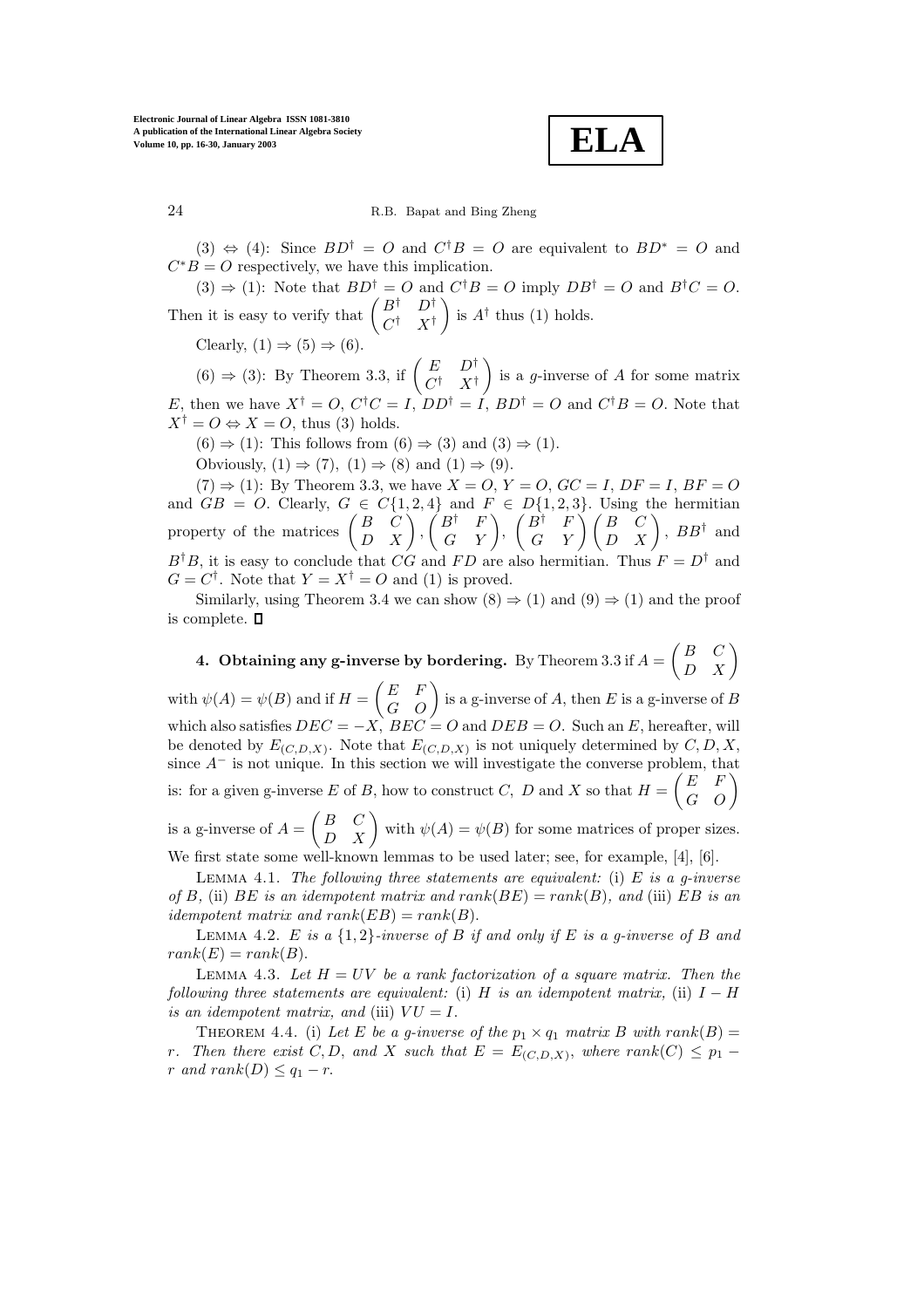**ELA**

## Generalized Inverses 25

(ii) *If*  $E = E_{(C,D,X)}$ , *then there exist matrices* U, V,  $\overline{U}$  *and*  $\overline{V}$  *such that* 

$$
I - BE = (C \quad U) \begin{pmatrix} G \\ V \end{pmatrix} \text{ and } I - EB = (F \quad \bar{U}) \begin{pmatrix} D \\ \bar{V} \end{pmatrix}
$$

*are the rank factorizations of*  $I - BE$  *and*  $I - EB$  *respectively.* (iii)  $rank(E_{(C,D,X)}) = rank(B) + rank(R)$ , where

(4.1) 
$$
R = \begin{pmatrix} -X & DEU \\ \bar{V}EC & \bar{V}EU \end{pmatrix}
$$

*for some matrices* U and  $\overline{V}$  as in (ii).

*Proof.* For a given g-inverse E of B, we use rank factorizations of  $I - BE$  and  $I - EB$ , by which there exist C, D, X, F, G, U,  $\overline{U}$ , V, and  $\overline{V}$  satisfying the following identities

(4.2) 
$$
I - BE = (C \quad U) \begin{pmatrix} G \\ V \end{pmatrix},
$$

(4.3) 
$$
I - EB = (F \quad \bar{U}) \begin{pmatrix} D \\ \bar{V} \end{pmatrix},
$$

$$
X = -DEC.
$$

To prove (i), we only need to show that these  $C, D, X, F$  and  $G$  along with  $Y = O$  satisfy the conditions (i),(ii) and (iii) in Theorem 3.3. In fact, from (4.2) and  $(4.3)$ , we have, in view of Lemma 4.3, that  $\begin{pmatrix} G \\ V \end{pmatrix}$  $\left ( \begin{array}{ll} C & U \end{array} \right ) = I \textrm{ and } \left ( \begin{array}{ll} D \ \bar V \end{array} \right )$  $(F \ \ \bar{U}) = I,$ implying

$$
GC = I \text{ and } DF = I.
$$

Again from (4.2) and (4.3), we have, by  $(I - BE)B = O$  and  $B(I - EB) = O$ ,

(4.4) 
$$
\begin{pmatrix} G \\ V \end{pmatrix} B = O \text{ and } B (F \quad \bar{U}) = O,
$$

and by  $BE(I - BE) = O$  and  $(I - EB)EB = O$ ,

(4.5) 
$$
BE(C \quad U) = O \text{ and } \left(\frac{D}{V}\right) EB = O.
$$

Now by (4.4),  $GB = O$  and  $BF = O$ , and by (4.5),  $BEC = O$  and  $DEB = O$ .

(ii) Let  $E = E_{(C,D,X)}$ . By Theorem 3.3, BEC = O, which means R(C) ⊆  $N(BE) = R(I - BE)$ . Note that C is of full column rank under the condition  $\psi(A) = \psi(B)$ . Thus there exists a matrix U so that  $R((C \ U)) = R(I - BE)$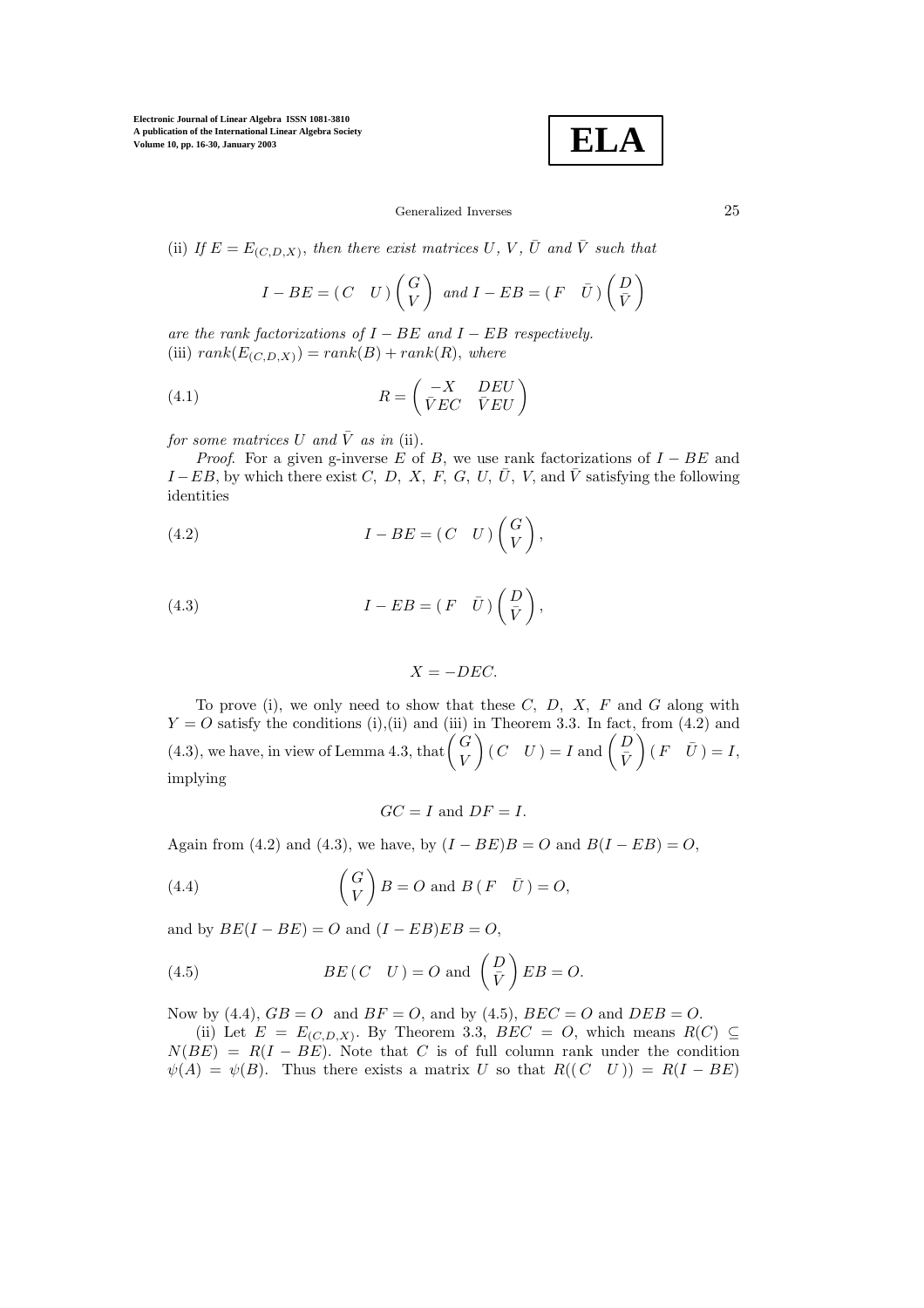**ELA**

and the matrix  $(C \ U)$  is of full column rank. Hence, there exists a matrix of full row rank which can be partitioned as  $\begin{pmatrix} G \\ V \end{pmatrix}$ such that

$$
I - BE = (C \quad U) \begin{pmatrix} G \\ V \end{pmatrix}.
$$

On the other hand,  $DEB = O$  implies  $N(I - EB) = R(EB) \subseteq N(D)$ . So there exists a matrix  $\bar{V}$  such that  $\begin{pmatrix} D \\ \bar{V} \end{pmatrix}$ is of full row rank and

$$
N(I - EB) = N(\binom{D}{\bar{V}}).
$$

From this we conclude that there exists a matrix of full column rank which can be partitioned as  $(F \quad \bar{U})$  such that

$$
I - EB = (F \quad \bar{U}) \begin{pmatrix} D \\ \bar{V} \end{pmatrix}.
$$

Now we prove (iii). If  $E = E_{(C, D, X)}$ , then from the proof of (ii) there exist matrices U, V,  $\bar{U}$  and  $\bar{V}$  such that (4.2) and (4.3) hold. Hence  $BE (C \ U ) = O$  and  $\bigcap$  $\bar{V}$  $\bigg\} EB = O.$  Therefore we have

$$
\begin{pmatrix} B \\ D \\ \bar{V} \end{pmatrix} E(B \quad C \quad U) = \begin{pmatrix} B & O & O \\ O & DE C & DE U \\ O & \bar{V} E C & \bar{V} E U \end{pmatrix}
$$

$$
= \begin{pmatrix} B & O \\ O & R \end{pmatrix},
$$

where  $R = \begin{pmatrix} D \\ \bar{V} \end{pmatrix}$  $\bar{V}$  $E(C \ U).$ On the other hand,

$$
(E \t F \t \bar{U}) \begin{pmatrix} B & O \\ O & R \end{pmatrix} \begin{pmatrix} E \\ G \\ V \end{pmatrix} = EBE + (F \t \bar{U}) R \begin{pmatrix} G \\ V \end{pmatrix}
$$

$$
= EBE + (I - EB)E(I - BE)
$$

$$
= E.
$$

Thus we have  $rank(E_{(C,D,R)}) = rank(B) + rank(R)$ .

Theorem 4.4(i) and its proof show that for a given matrix  $B$  and its  $g$ -inverse E we can find matrices C of full column rank with  $R(C) \subseteq N(BE)$  and D of full row rank with  $R(EB) \subseteq N(D)$ , as well as  $X = -DEC$ , F and G such that matrix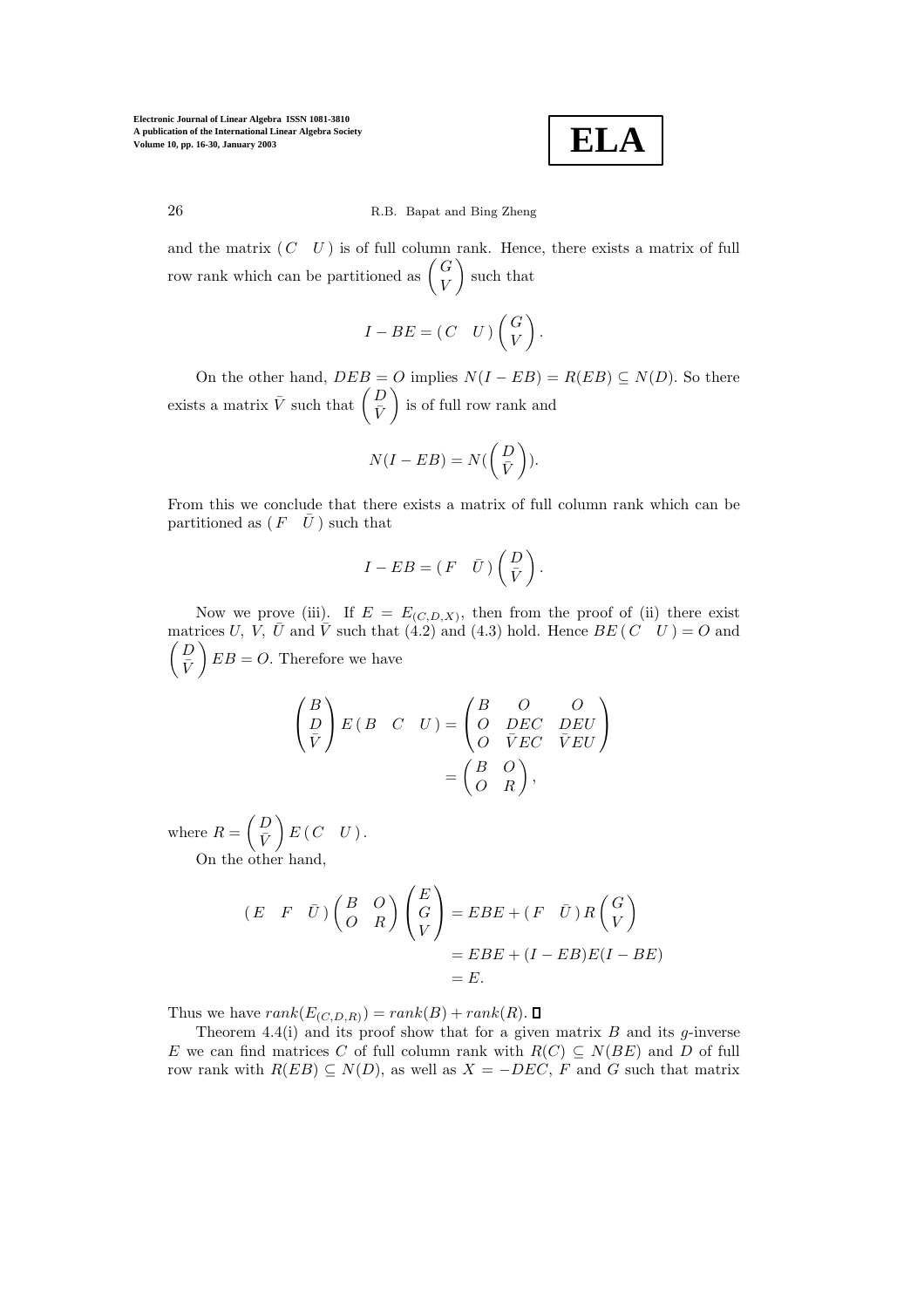**ELA**

Generalized Inverses 27

 $\begin{pmatrix} E & F \\ G & O \end{pmatrix}$  is a g-inverse of  $A = \begin{pmatrix} B & C \\ D & O \end{pmatrix}$  with  $\psi(A) = \psi(B)$ . Furthermore, we have the following.

 $\sqrt{2}$ COROLLARY 4.5. Let B and its g-inverse E be given. Then the matrix  $A =$  $\begin{pmatrix} B & C \ D & X \end{pmatrix}$  satisfies  $\psi(A) = \psi(B)$  and has a g-inverse of the form  $\begin{pmatrix} E & F \ G & O \end{pmatrix}$  if and *only if* C *is of full column rank with*  $R(C) \subseteq N(BE)$  *and* D *of full row rank with*  $R(EB) \subseteq N(D)$ *. In this case,*  $X = -DEC$ ,  $F \in D\{1,3\}$ *,*  $G \in C\{1,4\}$ *,*  $BF = O$  *and*  $GB = O.$ 

*Proof*. Necessity: This follows from Theorem 3.3.

Sufficiency: The proof of sufficiency is similar to that of Theorem 4.4(i), (ii).  $\Box$ As a special case we recover the following known result.

Corollary 4.6. [11, Theorem 1] *Let* E *be a* g*-inverse of* B*. Then for any matrix* C *of full column rank with* R(C) = N(BE) *and any matrix* D *of full row rank with*  $N(D) = R(EB)$ *, the matrix* 

$$
A = \begin{pmatrix} B & C \\ D & -DEC \end{pmatrix}
$$

*is nonsingular and*

$$
A^{-1} = \begin{pmatrix} E & F \\ G & O \end{pmatrix},
$$

*where*  $F \in D\{1, 3\}$ *,*  $BF = O$ *,*  $G \in C\{1, 4\}$  *and*  $GB = O$ *.* 

**5. Moore-Penrose inverse and group inverse by bordering.** For a given ginverse  $E$  of  $B$ , Corollary 4.5 shows that  $C$  and  $D$  can be chosen with the conditions  $R(C) \subseteq N(BE)$  and  $R(D^*) \subseteq N((EB)^*)$  so that  $A = \begin{pmatrix} B & C \ D & -DEC \end{pmatrix}$ satisfies  $\psi(A) = \psi(B)$  and has a g-inverse of the form  $\begin{pmatrix} E & F \\ G & O \end{pmatrix}$ . Further, Corollary 4.6 provides an approach to border the matrix  $B$  into a nonsingular matrix such that in its inverse, the block matrix on the upper left corner is E. We now show how to border the matrix if E is the Moore-Penrose inverse or the group inverse of B.

THEOREM 5.1. Let B be given. Then the matrix  $A = \begin{pmatrix} B & C \ D & X \end{pmatrix}$  satisfies  $\psi(A) =$  $\psi(B)$  and has a g-inverse of the form  $\begin{pmatrix} B^\dagger & F \ G & O \end{pmatrix}$  if and only if  $C$  has full column *rank with*  $R(C) \subseteq N(B^*)$  *and* D *has full row rank with*  $R(D^*) \subseteq N(B)$ . In this case,  $X = -DB^{\dagger}C = O$  and

$$
A^{\dagger} = \begin{pmatrix} B^{\dagger} & D^{\dagger} \\ C^{\dagger} & O \end{pmatrix}.
$$

*Proof.* Note that  $N(BB^{\dagger}) = N(B^*)$  and  $N((EB)^*) = N(B^{\dagger}) = N(B)$ , and the necessity and sufficiency follow from Corollary 4.5.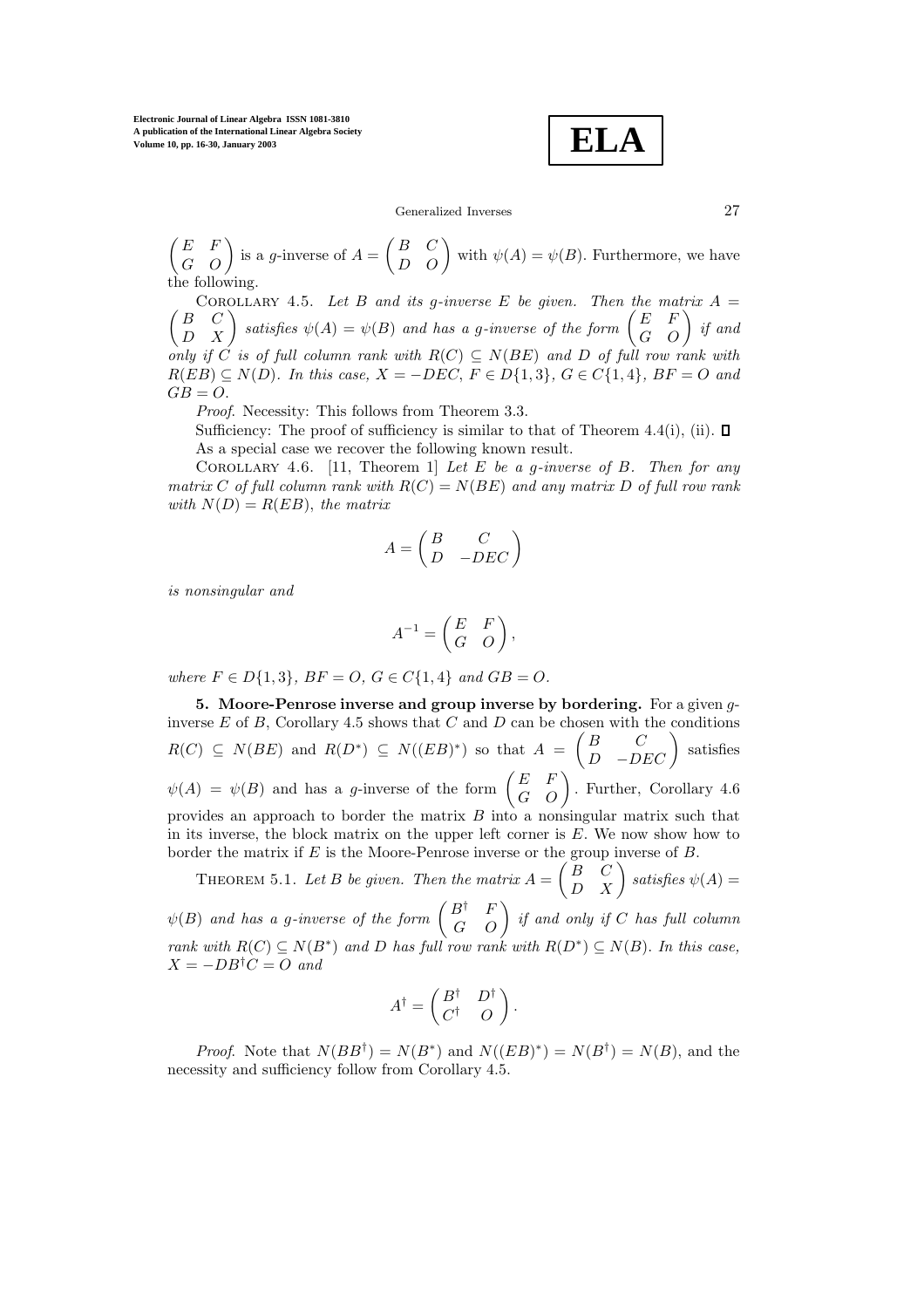**ELA**

28 R.B. Bapat and Bing Zheng

It is easy to verify that  $\begin{pmatrix} B^{\dagger} & D^{\dagger} \\ C^{\dagger} & O \end{pmatrix}$ is a g-inverse of A. Thus by Corollary 3.5(2), we have

$$
A^{\dagger} = \begin{pmatrix} B^{\dagger} & D^{\dagger} \\ C^{\dagger} & O \end{pmatrix},
$$

where  $X = -DB^{\dagger}C = O$ .  $\Box$ 

Combining Corollary 4.6 with Theorem 5.1, we have

COROLLARY 5.2. [5] *Let*  $B$  *be a*  $p_1 \times q_1$  *matrix with*  $rank(B) = r$ *. Suppose the columns of*  $C \in C_{p_1-r}^{p_1 \times (p_1-r)}$  *are a basis of*  $N(B^*)$  *and the columns of*  $D^* \in C_{q_1-r}^{q_1 \times (q_1-r)}$ *are a basis for* N(B). *Then the matrix*

$$
A = \begin{pmatrix} B & C \\ D & O \end{pmatrix}
$$

*is nonsingular and its inverse is*

$$
A^{-1} = \begin{pmatrix} B^{\dagger} & D^{\dagger} \\ C^{\dagger} & O \end{pmatrix}.
$$

If B is square and has group inverse, we can get a bordering  $\begin{pmatrix} B & * \\ * & O \end{pmatrix}$  $\Big)$  of B such that it has a *g*-inverse in the form  $\begin{pmatrix} B^{\sharp} & * \\ * & O \end{pmatrix}$  . Part (ii) of the following result is known. We generalize it to any bordering, not necessarily nonsingular, in part (i). THEOREM 5.3. Let  $B$  be  $n \times n$  and with index 1. Then

(i) *there exist matrices* C *of full column rank with*  $R(C) \subseteq N(B)$  *and* D *of full row rank with*  $R(B) \subseteq N(D)$  *which satisfy*  $DC = I$  *such that*  $\begin{pmatrix} B^{\sharp} & C \\ D & O \end{pmatrix}$  *is a g-inverse*  $of\begin{pmatrix} B & C \ D & O \end{pmatrix}$  with  $\psi(A) = \psi(B)$ ;

(ii)  $([8], [14], [17])$  *for any matrix* C *of full column rank with*  $R(C) = N(B)$  *and any matrix* D of full row rank with  $R(B) = N(D)$ , the matrix

$$
A = \begin{pmatrix} B & C \\ D & O \end{pmatrix}
$$

*is nonsingular and*

$$
A^{-1} = \begin{pmatrix} B^{\sharp} & C(DC)^{-1} \\ (DC)^{-1}D & O \end{pmatrix}.
$$

*Proof.* (i): Consider the rank factorization of  $I - BB^{\sharp}$  given by

$$
I - BB^{\sharp} = (C \quad U) \begin{pmatrix} D \\ V \end{pmatrix}.
$$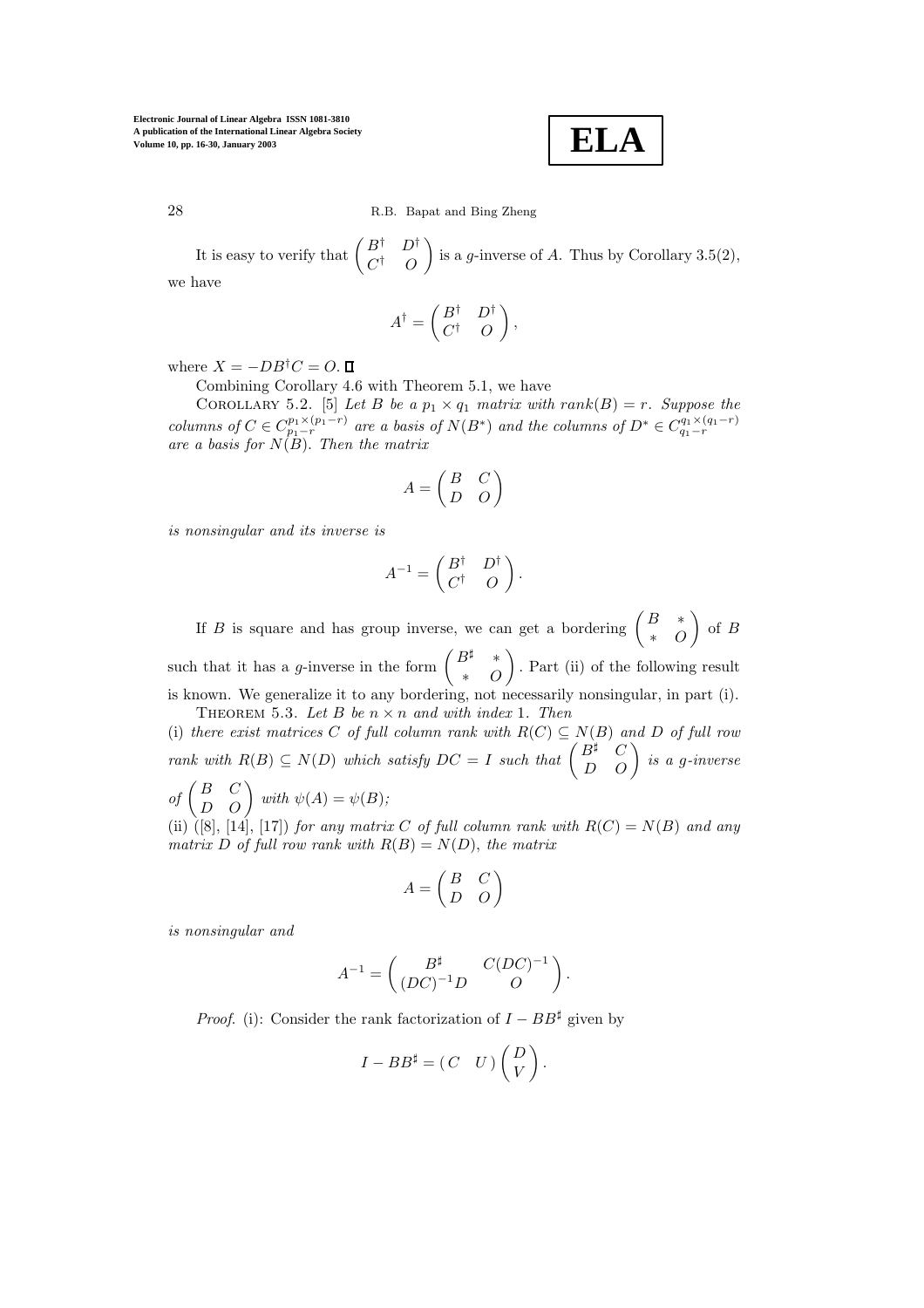$$
\boxed{\textbf{ELA}}
$$

#### Generalized Inverses 29

Note that  $BB^{\sharp} = B^{\sharp}B$ , and we have

$$
I - B^{\sharp} B = (C \quad U) \begin{pmatrix} D \\ V \end{pmatrix}.
$$

Obviously  $R(C) \subseteq N(A)$  and  $R(B) \subseteq N(D)$ . As in the proof of Theorem 4.4(i), we conclude that  $\begin{pmatrix} B^{\sharp} & C \\ D & O \end{pmatrix}$  is a g-inverse of  $\begin{pmatrix} B & C \\ D & O \end{pmatrix}$  with  $\psi(A) = \psi(B)$ , since  $X = -DB^{\sharp}C = O.$ 

(ii): By Corollary 4.6, the nonsingularity of the matrix  $\begin{pmatrix} B^{\sharp} & C \\ D & O \end{pmatrix}$  under the conditions  $R(C) = N(A)$  and  $R(B) = N(D)$  can be easily seen. We now prove that for any matrix C of full column rank with  $R(C) = N(B)$  and any matrix D of full row rank with  $R(B) = N(D)$ , DC is nonsingular.

In fact, if  $DCx = O$ , then  $Cx \in R(C)$  and  $Cx \in N(D)$ . Since  $R(C) = N(B)$ ,  $N(D) = R(B)$  and  $R(B) \cap N(B) = \{0\}$ , we have  $Cx = O$  and therefore  $x = 0$ . Thus DC is nonsingular.

By Lemma 4.3,  $C(DC)^{-1}D$  is an idempotent matrix and

$$
I - BB^{\sharp} = I - B^{\sharp}B = C(DC)^{-1}D
$$

is a rank factorization. From Corollary 4.6, we know that

$$
\begin{pmatrix}\nB & C(DC)^{-1} \\
D & O\n\end{pmatrix}\n\text{ and }\n\begin{pmatrix}\nB & C \\
(DC)^{-1}D & O\n\end{pmatrix}
$$

are nonsingular and in fact

$$
\begin{pmatrix} B & C(DC)^{-1} \\ D & O \end{pmatrix}^{-1} = \begin{pmatrix} B^{\sharp} & C(DC)^{-1} \\ D & O \end{pmatrix}.
$$

Note that

$$
\begin{pmatrix} B & C(DC)^{-1} \\ D & O \end{pmatrix} = \begin{pmatrix} B & C \\ D & O \end{pmatrix} \begin{pmatrix} I & O \\ O & (DC)^{-1} \end{pmatrix}.
$$

The result follows immediately from the two equations preceding the one above.  $\Box$ 

REMARK 5.4. Theorem  $5.3(ii)$  can be used to compute the group inverse of the matrix  $(I-T)^{\sharp}$  which plays an important role in the theory of Markov chains, where  $T$  is the transition matrix of a finite Markov chain. For an *n*-state ergodic chain, it is well-known that the transition matrix T is irreducible and that  $rank(I-T) = n-1$ [6, Theorem 8.2.1]. Hence by Theorem 5.3(ii) we can compute the group inverse  $(I-T)^{\sharp}$  of  $I-T$  by a bordered matrix.

Let  $c$  be a right eigenvector of  $T$  and  $d$  a left eigenvector, that is  $c$  and  $d$  satisfy  $T c = c$  and  $d^* T = d^*$ , respectively. Then the bordered matrix  $\begin{pmatrix} I - T & c \\ d^* & 0 \end{pmatrix}$  $\big)$  is nonsingular and

$$
\begin{pmatrix} I-T & c \\ d^* & 0 \end{pmatrix}^{-1} = \begin{pmatrix} (I-T)^{\sharp} & \frac{c}{d^*c} \\ \frac{d}{d^*c} & 0 \end{pmatrix}.
$$